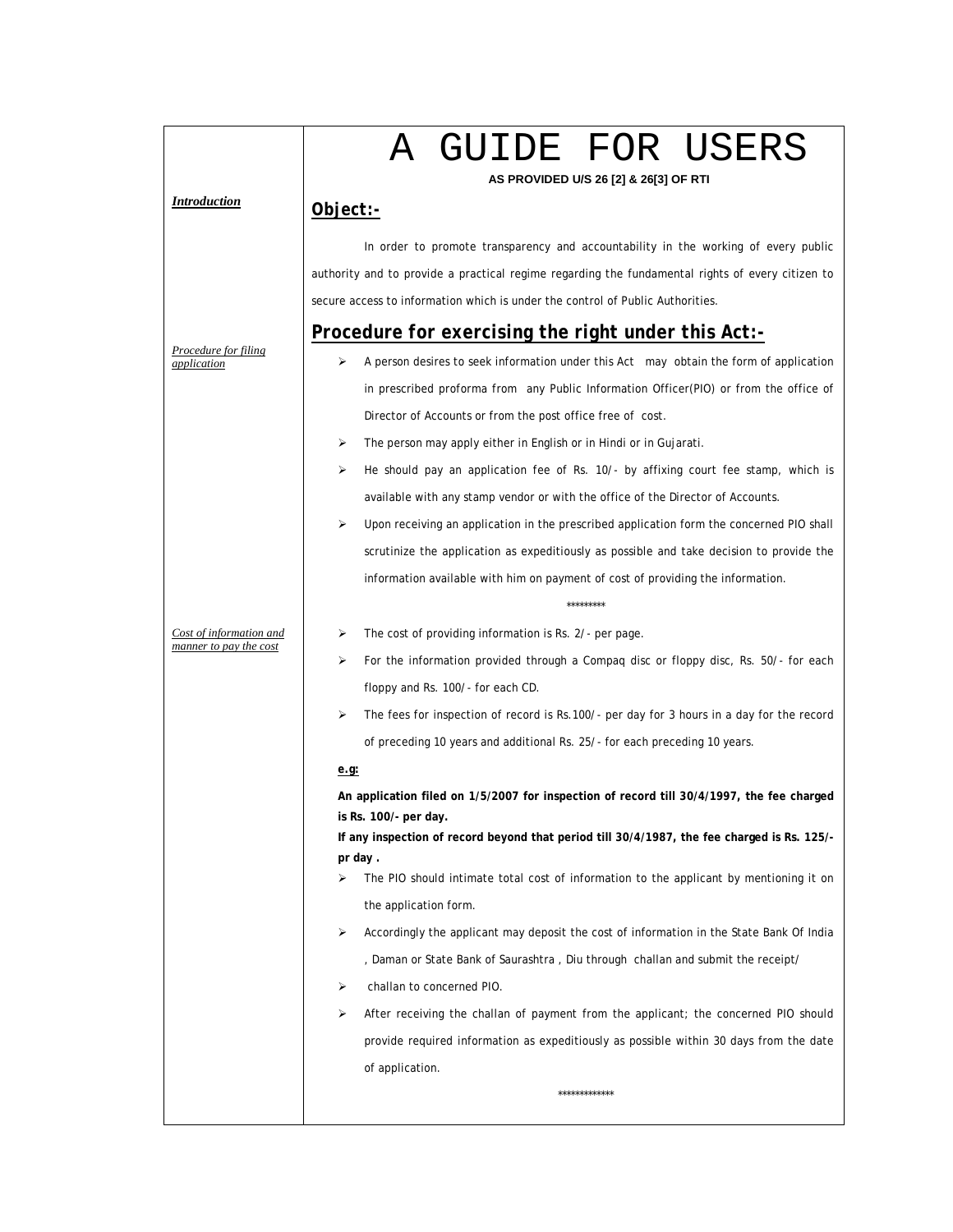| Exception/exemptions     | ⋗        | The concerned PIO should provide all the information available with him except the         |                                           |                    |
|--------------------------|----------|--------------------------------------------------------------------------------------------|-------------------------------------------|--------------------|
|                          |          | information exempted under section 8 of the Act.                                           |                                           |                    |
|                          |          |                                                                                            | *************                             |                    |
| Period for obtaining     | ⋗        | The PIO should provide the information free of cost if he fails to comply the time limit   |                                           |                    |
| <u>information</u>       |          | of 30 days for providing the information.                                                  |                                           |                    |
|                          | ⋗        | The information with life and liberty of a person shall be provided within 48 hours of the |                                           |                    |
|                          |          | receipt of request.                                                                        |                                           |                    |
|                          | ⋗        | No fees shall be charged from a person Below Poverty Line.                                 |                                           |                    |
|                          |          | Provided he should produce a certificate to that effect.                                   |                                           |                    |
|                          | ⋗        | The period after intimating the cost of information to the applicant till his payment of   |                                           |                    |
|                          |          | such cost shall be excluded while counting a period of 30 days.                            |                                           |                    |
|                          | e.g.:    |                                                                                            |                                           |                    |
|                          |          |                                                                                            |                                           |                    |
|                          |          | A is filing application on 1/5/2007.                                                       |                                           |                    |
|                          |          | The concerned PIO intimates the cost of information on 10/5/2007.                          |                                           |                    |
|                          |          | The applicant deposits the cost and give the copy of challan to the PIO on 20/5/2007       |                                           |                    |
|                          |          | The PIO provides the information on 30/5/2007.                                             |                                           |                    |
|                          |          | Then the period of 30 days should be calculated as                                         |                                           |                    |
|                          |          | 1/5/2007 to 10/5/2007                                                                      | = 10 days +                               |                    |
|                          |          | From 20/5/2007 to 30/5/2007                                                                | $= 10$ days                               |                    |
|                          |          | Total                                                                                      | $=20$ days                                |                    |
|                          |          |                                                                                            |                                           |                    |
| Appeal against rejection | ⋗        | A person may prefer appeal against rejection of the request by PIO; within 30 days from    |                                           |                    |
|                          |          | the date of order/intimation.                                                              |                                           |                    |
|                          | ⋗        | Non-compliance of request by PIO within 30 days also amounts to " rejection for            |                                           |                    |
|                          |          | preferring the appeal ".                                                                   |                                           |                    |
|                          | ⋗        | The Development Commissioner/ Appellate Authority should decide the appeal as              |                                           |                    |
|                          |          | expeditiously as possible within 30 days but not later than 45 days from the date of       |                                           |                    |
|                          |          | filing appeal.                                                                             |                                           |                    |
|                          | ⋗        | A person may prefer appeal to the Chief Information Commissioner against the decision      |                                           |                    |
|                          |          | of the Appellate Authority within 90 days.                                                 |                                           |                    |
|                          |          | ***********                                                                                |                                           |                    |
|                          |          | The following are the PIO for Daman District:                                              |                                           |                    |
|                          | Sr.No.   | Name & designation                                                                         | Department                                | Fax / Tele. No.    |
|                          | 1.       | Shri Ajay Kumar, Deputy Secretary                                                          | Chief Electoral<br>O/O                    | E-mail<br>2230665  |
|                          |          | (Election)                                                                                 | Officer, Daman                            |                    |
|                          | 2.<br>3. | Shri V.H.Jethwa.Executive Engineer<br>Shri Kirit D.Vaja,                                   | P.W.D. Dn.I, Daman<br>Transport<br>Deptt, | 2230926<br>2255140 |
|                          |          | Asstt. Director of Transport, Daman                                                        | Daman                                     |                    |
|                          | 4.       | Shri B.S. Shrimali, A.D.E.                                                                 | Education Department,<br>Daman            | 2255126            |
|                          | 5.       | Smt. Abhilasha Agrawal, HO,                                                                | Port<br>Department,<br>Daman              | 2230615            |
|                          |          |                                                                                            |                                           |                    |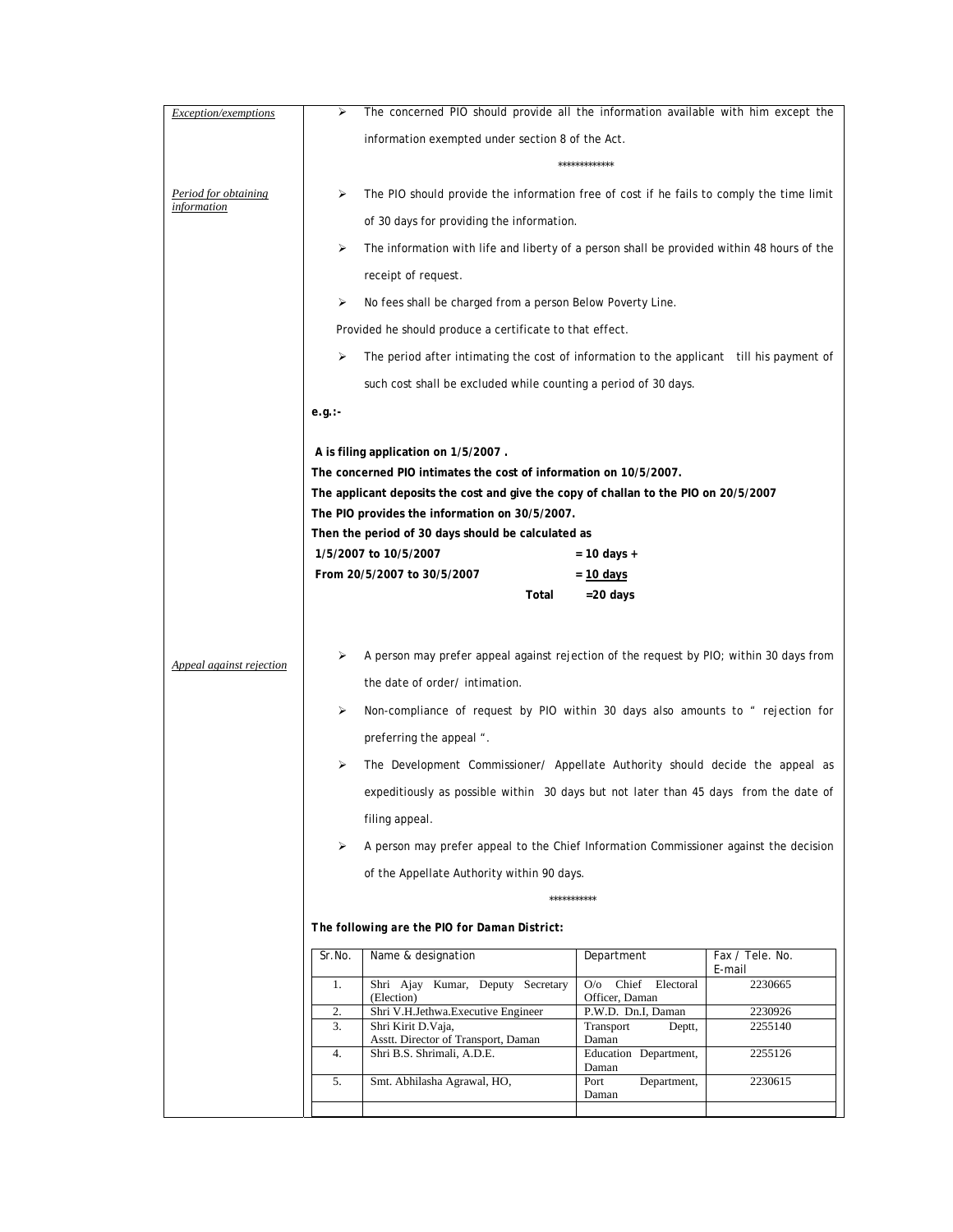| 6.         | Shri Kamal Datta, DCF                                      | O/o D.C.F., Daman                           | 2230978            |
|------------|------------------------------------------------------------|---------------------------------------------|--------------------|
| 7.         | Smt. K.J.Baria, C.D.P.O.,                                  | O/o C.D.P.O., Daman                         | 2230859            |
| 8.         | Shri I.S.Talekar, EE                                       | Executive<br>O/O                            | 2230911            |
|            |                                                            | Engineer,<br>Dn. III,                       |                    |
| 9          | Shri D.R.Damania, Mamlatdar                                | Daman<br>$O/O$ .<br>Mamlatdar,              | 2230861            |
|            |                                                            | Daman                                       |                    |
| 10.        | Shri Arun Mishra, Dy Commissioner,                         | Value Added Tax Dept.                       | 2230351            |
|            | VAT                                                        | Daman                                       |                    |
| 11.        | Shri Kamal Datta, Principal Scientific                     | Dept. of Science &                          | 2230685            |
|            | Officer                                                    | Tech., Daman                                |                    |
| 12.        | Shri Arun Mishra, Dy. Commissioner                         | Department,<br>Excise                       | 2230863            |
| 13.        | (Excise)<br>Shri Ajay Kumar, HO                            | Daman<br>Dept. of Animal &                  | 2261020            |
|            |                                                            | Husbandry<br>&                              |                    |
|            |                                                            | Veterinary<br>Services.                     |                    |
|            |                                                            | Daman                                       |                    |
| 14.        | Shri Arun Mishra, Dy.Secretar (Dev)                        | $O$ / $o$ the Development                   | 2230460            |
|            |                                                            | Commissioner, Daman                         |                    |
| 15.        | Shri P.J.Bamania, Director of Accounts,                    | Director of Accounts,<br>Daman              | 2230369            |
| 16.        | Daman<br>Shri J.M. Dali, E.O.C.S., Daman                   | O/o Enquiry Officer,                        | 2230864            |
|            |                                                            | City Survey, Daman                          |                    |
| 17.        | Shri J.M.Dali,Supdt. of Sub Jail                           | O/o the Supdt. of Sub                       | 2230884            |
|            |                                                            | Jail, Daman                                 |                    |
| 18.        | Shri Ajay Kumar, Asstt. Registrar,                         | O/o Asstt. Registrar,                       | 2230436            |
|            | Co, Op, Societies, Daman.                                  | Societies,<br>$Co-Op.$                      |                    |
| 19.        | Shri Lalit V. Solanki, Principal                           | Daman<br>Govt.<br>Polytechnic,              | 2242800            |
|            |                                                            | Daman                                       |                    |
| 20.        | Shri Lalit V. Solanki, Principal                           | Tech.<br>Tech.Ind.                          | 2230836            |
|            |                                                            | Daman                                       |                    |
| 21.        | Shri Prashant Kulkarni, Law Secretary                      | Dept. of Law & Justice,                     | 2230714            |
|            |                                                            | Daman                                       |                    |
|            |                                                            |                                             |                    |
| 22.        | Abhilasha<br>Smt.<br>Asgrawal,                             | O/o Supdt. of Fisheries,                    | 2255166            |
|            | Superintendent.                                            | Daman                                       |                    |
| 23.        | Dr. D. Tripathi, Principal                                 | Govt. College, Daman                        | 2260463            |
| 24.        | Shri<br>I.S. Talekar,<br>Superintending                    | O/O<br>the<br>Supdt.                        | 2230468            |
|            | Engineer                                                   | Engineer,<br>PWD,                           |                    |
|            |                                                            | Daman<br>Collectorate, Daman                |                    |
| 25.<br>26. | Shri Ajay Kumar, Dy.Collector<br>Dr. S.S. Vaishya, DHMS    | Dept. of Medical &                          | 2230689<br>2230847 |
|            |                                                            | Health Services, Daman                      |                    |
| 27.        | Shrti Arun Mishra, Assistant Director                      | Tourism<br>Department,                      | 2255104            |
|            |                                                            | Daman                                       |                    |
| 28.        | Shri V.H.Jethwa, Architect Planner                         | O/o Architect Planner,                      | 2230874            |
|            |                                                            | Daman                                       |                    |
| 29.        | Smt. Maria L. Duarte, Civil Registrar-                     | O/o the Civil Registrar-                    | 2231778            |
|            | cum-Sub Registrar                                          | cum-Sub<br>Registrar,<br>Daman              |                    |
| 30.        | Shri Arun Mishra, HO                                       | Department<br>of                            | 2231707            |
|            |                                                            | Personnel<br>&                              |                    |
|            |                                                            | <b>Administrative Reforms</b>               |                    |
|            |                                                            | Secretariat, Daman.                         |                    |
| 31.        | Shri Kiran Bhatia, Chief Ins. of Fact. &<br><b>Boilers</b> | Dept. of Labor<br>$\&$<br>Employment, Daman | 2254091            |
| 32.        | Shri N.N. Tandel, Executive Engineer                       | Electricity<br>Dept.,                       | 2250889            |
|            |                                                            | Daman                                       |                    |
| 33.        | Shri P.J.Bamania, Dy.Sec. (Finance)                        | Finance Dept., Daman                        | 2230979            |
| 34.        | Shri Prakash Chandra, G.M.                                 | O/o Dist. Industries                        | 2230871            |
|            |                                                            | Centre, Daman                               |                    |
| 35.        | Shri J.Pandey, Dy.Director                                 | Dept. of Planning &<br>Statistics, Daman    | 2230619            |
| 36.        | Shri V, Keshawan, Principal                                | I.T.I., Daman                               | 2244140            |
| 37.        | Shri Ajay Kumar, P.I.O,                                    | O/o Z.A.O., Daman                           | 2230856            |
| 38.        | Shri J.M.Dali HO                                           | Dept. of Weights &                          |                    |
|            |                                                            | Measurements, Daman                         |                    |
| 39.        | Shri M.K.Meena, Director                                   | Fire<br>Dept.<br>of<br>&                    | 2244111            |
|            |                                                            | Emergency<br>Services,                      |                    |
| 40.        | Shri Mathura Prasad, S.O.                                  | Daman<br>Tribal Sub Plan, Daman             | 2230854            |
|            |                                                            |                                             |                    |